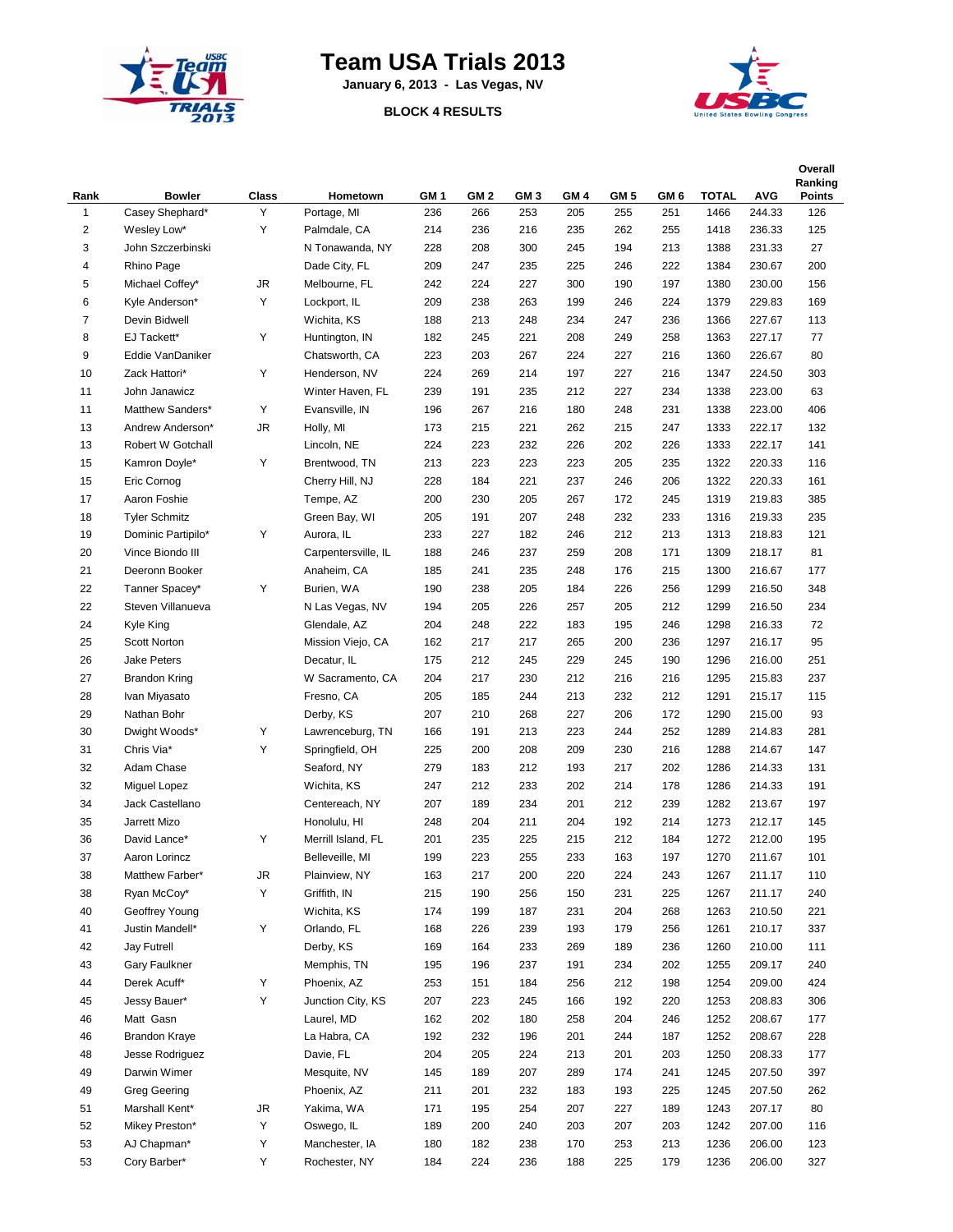|      |                       |       |                     |                 |                 |                 |                 |                 |                 |              |            | Ranking       |
|------|-----------------------|-------|---------------------|-----------------|-----------------|-----------------|-----------------|-----------------|-----------------|--------------|------------|---------------|
| Rank | <b>Bowler</b>         | Class | Hometown            | GM <sub>1</sub> | GM <sub>2</sub> | GM <sub>3</sub> | GM <sub>4</sub> | GM <sub>5</sub> | GM <sub>6</sub> | <b>TOTAL</b> | <b>AVG</b> | <b>Points</b> |
| 55   | Rob Piroozshad        |       | Irvine, CA          | 211             | 190             | 217             | 200             | 222             | 194             | 1234         | 205.67     | 335           |
| 56   | Armando Godov*        | Υ     | Stockton, CA        | 209             | 166             | 195             | 246             | 232             | 181             | 1229         | 204.83     | 237           |
| 57   | AJ Johnson*           | JR    | Oswego, IL          | 177             | 197             | 250             | 207             | 190             | 206             | 1227         | 204.50     | 111           |
| 58   | Ronnie Fujita*        | Υ     | El Sobrante, CA     | 212             | 198             | 222             | 174             | 185             | 235             | 1226         | 204.33     | 380           |
| 59   | Nicholas Scott*       | Υ     | Mooresville, NC     | 198             | 214             | 182             | 220             | 193             | 215             | 1222         | 203.67     | 370           |
| 59   | <b>Steve Smith</b>    |       | San Diego, CA       | 196             | 216             | 164             | 205             | 246             | 195             | 1222         | 203.67     | 145           |
| 59   | Chris Colella*        | Υ     | Templeton, MA       | 194             | 219             | 199             | 191             | 226             | 193             | 1222         | 203.67     | 211           |
| 62   | Dylan Burns*          | Υ     | Garden City, KS     | 195             | 182             | 180             | 212             | 256             | 191             | 1216         | 202.67     | 242           |
| 63   | <b>Tyler Vostry</b>   |       | Plainfield, IL      | 202             | 212             | 227             | 200             | 191             | 183             | 1215         | 202.50     | 296           |
| 64   | Brandon Biondo*       | Υ     | Carpentersville, IL | 230             | 175             | 196             | 144             | 200             | 266             | 1211         | 201.83     | 343           |
| 65   | Riely Chin*           | Υ     | Tracy, CA           | 178             | 151             | 215             | 192             | 230             | 244             | 1210         | 201.67     | 349           |
| 65   | Darren Tang*          | Υ     | San Francisco, CA   | 179             | 213             | 175             | 225             | 202             | 216             | 1210         | 201.67     | 144           |
| 65   | Tyler Cruz*           | Υ     | Tacamoa, WA         | 222             | 180             | 230             | 195             | 212             | 171             | 1210         | 201.67     | 318           |
| 68   | William Trudell       |       | Coventry, RI        | 184             | 192             | 193             | 224             | 210             | 204             | 1207         | 201.17     | 277           |
| 69   | Brandon Martin*       | Υ     | Derby, KS           | 183             | 225             | 201             | 172             | 236             | 187             | 1204         | 200.67     | 185           |
| 70   | Alex Garger           |       | Hicksville, NY      | 175             | 172             | 205             | 233             | 193             | 225             | 1203         | 200.50     | 308           |
| 71   | Daryn Young           |       | Danville, CA        | 184             | 205             | 202             | 227             | 165             | 214             | 1197         | 199.50     | 425           |
| 71   | Alex Martin*          | Υ     | Smyrna, GA          | 216             | 173             | 200             | 201             | 204             | 203             | 1197         | 199.50     | 253           |
| 73   | Oscar Chan*           | Υ     | Diamond Bar, CA     | 230             | 155             | 193             | 175             | 216             | 226             | 1195         | 199.17     | 221           |
| 73   | <b>Anthony Santos</b> |       | Buena Park, CA      | 211             | 171             | 227             | 171             | 249             | 166             | 1195         | 199.17     | 327           |
| 75   | Perry Crowell IV      |       | Hoquiam, WA         | 179             | 207             | 218             | 158             | 208             | 223             | 1193         | 198.83     | 207           |
| 75   | Kenneth Benoit*       | Υ     | Wichita, KS         | 182             | 216             | 189             | 202             | 205             | 199             | 1193         | 198.83     | 368           |
| 77   | Russ Oviatt*          | Υ     | Sioux Falls, SD     | 200             | 179             | 234             | 163             | 189             | 223             | 1188         | 198.00     | 392           |
|      |                       |       |                     |                 |                 |                 |                 |                 |                 |              |            |               |
| 78   | <b>Blake Demore</b>   |       | Springfield, MO     | 215             | 152             | 221             | 201             | 182             | 216             | 1187         | 197.83     | 402           |
| 79   | Kevin Jones           |       | Covina, CA          | 211             | 184             | 180             | 181             | 236             | 194             | 1186         | 197.67     | 424           |
| 80   | Kyle Sherman*         | Υ     | O'Fallon, MO        | 167             | 160             | 198             | 222             | 193             | 243             | 1183         | 197.17     | 168           |
| 80   | Michael Fujita        |       | Davis, CA           | 192             | 210             | 196             | 180             | 202             | 203             | 1183         | 197.17     | 266           |
| 82   | Trent Mitchell*       | Υ     | Cleveland Hts, OH   | 189             | 225             | 192             | 191             | 178             | 205             | 1180         | 196.67     | 364           |
| 83   | Mark Idzerda          |       | Richmond, CA        | 199             | 194             | 206             | 200             | 185             | 195             | 1179         | 196.50     | 528           |
| 84   | Roger Petrin          |       | Bel Aire, KS        | 246             | 160             | 164             | 217             | 203             | 187             | 1177         | 196.17     | 205           |
| 85   | Earle Leach           |       | Marana, AZ          | 161             | 153             | 257             | 205             | 226             | 171             | 1173         | 195.50     | 509           |
| 86   | Mick Eaton*           | Υ     | Wichita, KS         | 203             | 221             | 146             | 211             | 182             | 208             | 1171         | 195.17     | 193           |
| 87   | Mark Curtis Jr.       |       | Torrance, CA        | 201             | 198             | 226             | 175             | 226             | 142             | 1168         | 194.67     | 408           |
| 88   | Bobby Phillips*       | Υ     | Roscoe, IL          | 210             | 171             | 218             | 163             | 157             | 245             | 1164         | 194.00     | 352           |
| 88   | Taylor Koerner*       | Υ     | Faribault, MN       | 172             | 209             | 217             | 189             | 189             | 188             | 1164         | 194.00     | 449           |
| 90   | Robert Altieri*       | Υ     | Klamath Falls, OR   | 233             | 173             | 129             | 217             | 190             | 221             | 1163         | 193.83     | 422           |
| 90   | Kyle Young*           | Υ     | Lake Jackson, TX    | 171             | 233             | 232             | 195             | 178             | 154             | 1163         | 193.83     | 493           |
| 92   | Justin Gartner        |       | Omaha, NE           | 187             | 190             | 152             | 225             | 192             | 214             | 1160         | 193.33     | 352           |
| 92   | <b>Travis Hewitt</b>  |       | Davis, CA           | 215             | 178             | 214             | 201             | 186             | 166             | 1160         | 193.33     | 268           |
| 94   | Joshua Tajiri         |       | Mililani, HI        | 197             | 231             | 172             | 212             | 167             | 178             | 1157         | 192.83     | 418           |
| 94   | Austin Thompson*      | Υ     | San Diego, CA       | 189             | 226             | 185             | 183             | 214             | 160             | 1157         | 192.83     | 444           |
| 96   | Bryan Eaton           |       | Wyoming, MI         | 213             | 205             | 220             | 184             | 138             | 194             | 1154         | 192.33     | 317           |
| 96   | David Schwartz*       | Υ     | Racine, WI          | 182             | 163             | 221             | 219             | 177             | 192             | 1154         | 192.33     | 389           |
| 98   | Timothy Gruendler*    | Y     | St. Louis, MO       | 141             | 190             | 210             | 216             | 203             | 193             | 1153         | 192.17     | 454           |
| 99   | <b>Thomas Hagler</b>  |       | Tamarac, FL         | 189             | 182             | 218             | 171             | 168             | 224             | 1152         | 192.00     | 404           |
| 100  | Dustin Zehner*        | Υ     | South Bend, IN      | 248             | 179             | 163             | 194             | 196             | 171             | 1151         | 191.83     | 416           |
| 101  | Gregory Young JR*     | JR    | Viera, FL           | 235             | 156             | 170             | 146             | 225             | 213             | 1145         | 190.83     | 247           |
| 101  | <b>Wesley Edwards</b> |       | Blue Springs, MO    | 169             | 166             | 168             | 258             | 211             | 173             | 1145         | 190.83     | 387           |
| 103  | Gregory Thompson Jr   |       | Cupertino, CA       | 171             | 187             | 186             | 161             | 208             | 228             | 1141         | 190.17     | 178           |
| 104  | Randy Cote            |       | Red Rock, AZ        | 187             | 193             | 136             | 214             | 185             | 225             | 1140         | 190.00     | 215           |
| 104  | Meeco Walker*         | Υ     | E. Cleveland, OH    | 198             | 184             | 202             | 187             | 191             | 178             | 1140         | 190.00     | 497           |
| 106  | Jacob Boresch*        | Υ     | Kenosha, WI         | 149             | 193             | 187             | 224             | 199             | 183             | 1135         | 189.17     | 247           |
| 107  | Tyler Heintzelman*    | Y     | Shorewood, IL       | 181             | 222             | 187             | 169             | 178             | 197             | 1134         | 189.00     | 466           |
| 108  | Joseph Jimenez        |       | Rowland Hts, CA     | 181             | 184             | 213             | 208             | 177             | 170             | 1133         | 188.83     | 490           |
| 109  |                       |       |                     |                 |                 |                 |                 |                 |                 |              |            |               |
|      | Christopher Ingram    |       | Glendale, AZ        | 140             | 207             | 221             | 154             | 205             | 203             | 1130         | 188.33     | 463           |
| 109  | Collin Lovejoy*       | Υ     | Wakonda, SD         | 221             | 182             | 179             | 174             | 203             | 171             | 1130         | 188.33     | 483           |
| 111  | Ryan Lakota           |       | Shorewood, IL       | 200             | 184             | 194             | 232             | 157             | 161             | 1128         | 188.00     | 464           |
| 112  | Brennan Haugh*        | Υ     | Faribault, MN       | 160             | 212             | 170             | 215             | 165             | 204             | 1126         | 187.67     | 503           |
| 112  | Jordan Plunkett       |       | Everett, WA         | 206             | 208             | 190             | 157             | 171             | 194             | 1126         | 187.67     | 367           |
| 114  | Terrence Robinson*    | Υ     | San Bernardino, CA  | 187             | 145             | 193             | 194             | 201             | 204             | 1124         | 187.33     | 424           |

**Overall**